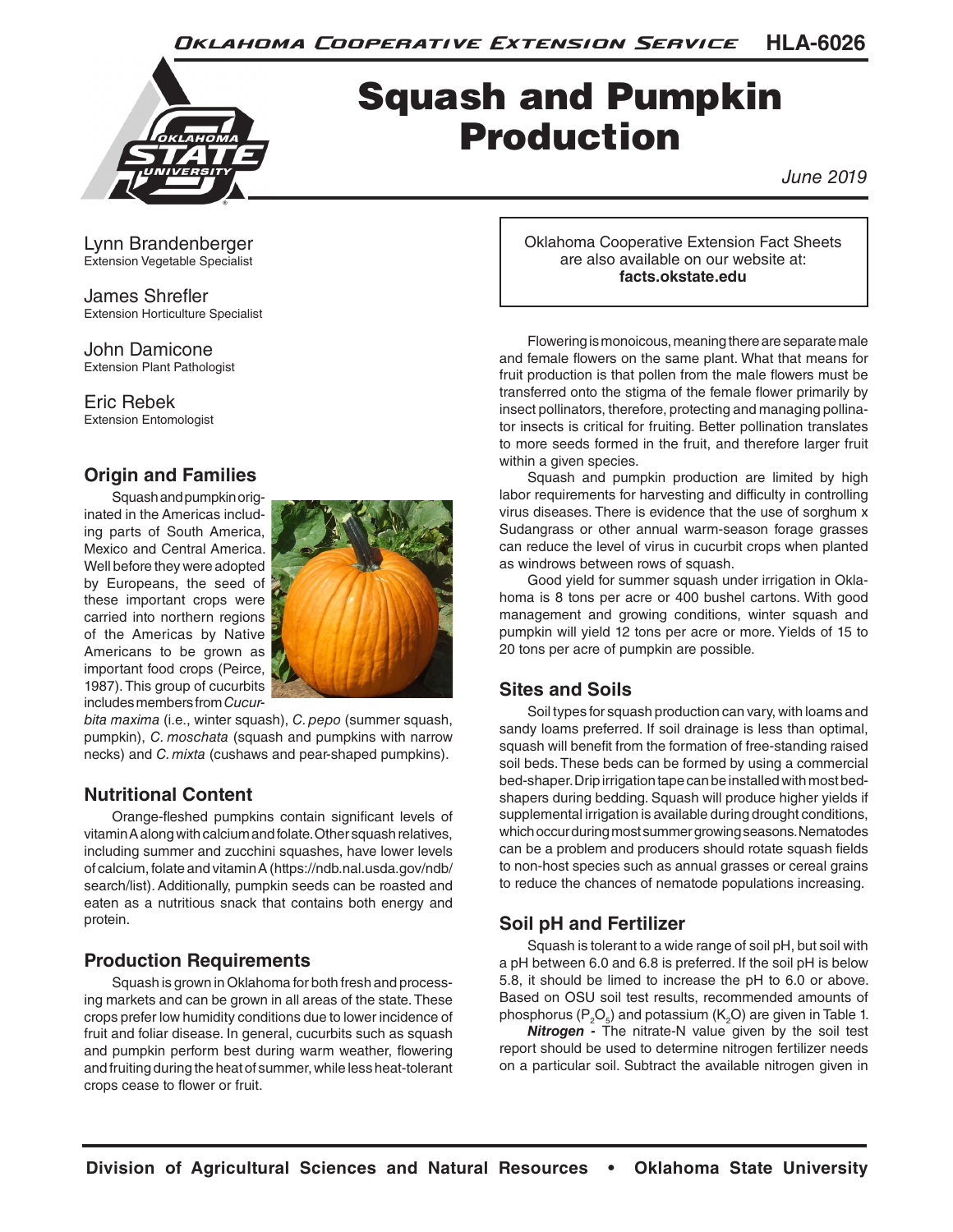**Table 1. Phosphorous and potassium requirements for squash.** 

| Phosphorous Requirements (Ibs. P <sub>2</sub> O <sub>c</sub> /Acre) |     |     |     |     |      |  |  |
|---------------------------------------------------------------------|-----|-----|-----|-----|------|--|--|
| When test shows                                                     | 0   | 10  | 20  | 40  | >65  |  |  |
| Add lbs. $P_2O_5$                                                   | 120 | 100 | 80  | 45  | O    |  |  |
| Potassium Requirements (Ibs. K <sub>2</sub> O/Acre)                 |     |     |     |     |      |  |  |
| When test shows                                                     | 0   | 75  | 125 | 200 | >250 |  |  |
| Add lbs. K <sub>2</sub> O                                           | 120 | 100 | 80  | 40  | O    |  |  |

the soil test results from that needed initially by the crop. For example, if the soil test indicates 15 pounds of available nitrogen, subtract that 15 pounds from the pre-plant nitrogen application of 50 pounds, meaning 35 pounds of nitrogen would need to be applied prior to planting. On soils with low levels (5 pounds or less) of nitrogen, apply 50 pounds nitrogen per acre pre-plant incorporated, along with recommended  $P_2O_5$  and  $K_2O$  (Table 1) prior to planting. Alternatively, band all fertilizer with the planter 3 to 4 inches below and 2 to 3 inches to the side of the seed row. High levels of N in the soil will cause excessive growth and delayed flowering and fruit set; therefore, do not over-apply nitrogen. Squash will respond to N fertilizer, so top-dressing (applying fertilizer to the soil surface) with N fertilizer is advised. Two top-dresses of 40 pounds nitrogen per acre for each top-dress, with the first at three weeks after seedling emergence and the last three weeks later should supply ample nitrogen for the crop. Another method of managing nitrogen is to inject it through a drip irrigation system, if an irrigation system is used for crop watering. The advantage of applying nitrogen through the drip system is that smaller amounts of nitrogen can be applied on a more regular basis, thereby reducing the risk of over-applying nitrogen and reducing nitrogen loss from leaching by heavy rains. In addition, less nitrogen will be available for weedy competitors since nitrogen applied through the drip system is applied down the row, not broadcast over a wider area. Even if fertilizer is injected through the drip irrigation system, it is wise to make a pre-plant application of nitrogen, phosphorus and potassium based upon soil test recommendations, or apply all of them through the drip irrigation system if a water-soluble complete fertilizer (fertilizer containing N-P-K) is used.

## **Soil Preparation**

Conventional clean tillage methods can be used for soil preparation including deep-plowing, disking and harrowing. An alternative to tilling the entire field area would be to strip-till, where a cool season cover crop strip is left between every two to four rows of squash, allowing for wind-breaks and later for harvest and spray alleys if spraying is necessary.

One potential challenge with conventional clean tillage is the loss of soil organic matter due to the physical cutting-up of organic residues and the increase of soil microbial activity in breaking down organic residues. One solution to this loss of organic matter would be the use of winter cover crops to increase soil organic matter. When a winter legume such as Austrian winter pea or winter clovers, etc. are included with a cereal grass in the cover crop mix, not only will soil organic



**Conventional tillage.**



**Strip tillage.**

matter be increased, but there will also be a gain in available nitrogen for subsequent warm-season crops such as squash. Research has indicated a direct benefit to using cover crops with at least one legume in the cover crop mix in the winter prior to planting a warm-season crop such as squash or pumpkin. In an organic system, legume cover crops are a good source of nitrogen that will be available for an extended period during the growing season.

## **Planting and Plant Spacing**

A key aspect of establishing squash is waiting until the soil temperature at planting depth is at least 60 F (70 to 90 F for optimal germination temperature), otherwise plants will be slow to emerge and crop stands will be variable, with plants in various stages of growth. In addition, cold soil temperatures early in the season can result in blossom end rot (BER). Blossom end rot is a physiological condition where calcium is reduced in availability during flowering and fruiting, resulting in a brown, leathery area on the bottom (blossom end) of the fruit, rendering the fruit unsaleable. Blossom end rot usually occurs at early set fruit and is related to several conditions, with cold soils being a major factor.

Direct seeding is the primary method used for crop establishment. Seed squash approximately ¾ to 1 inch in depth in rows 42 inches apart for dwarf types and 48 to 60 inches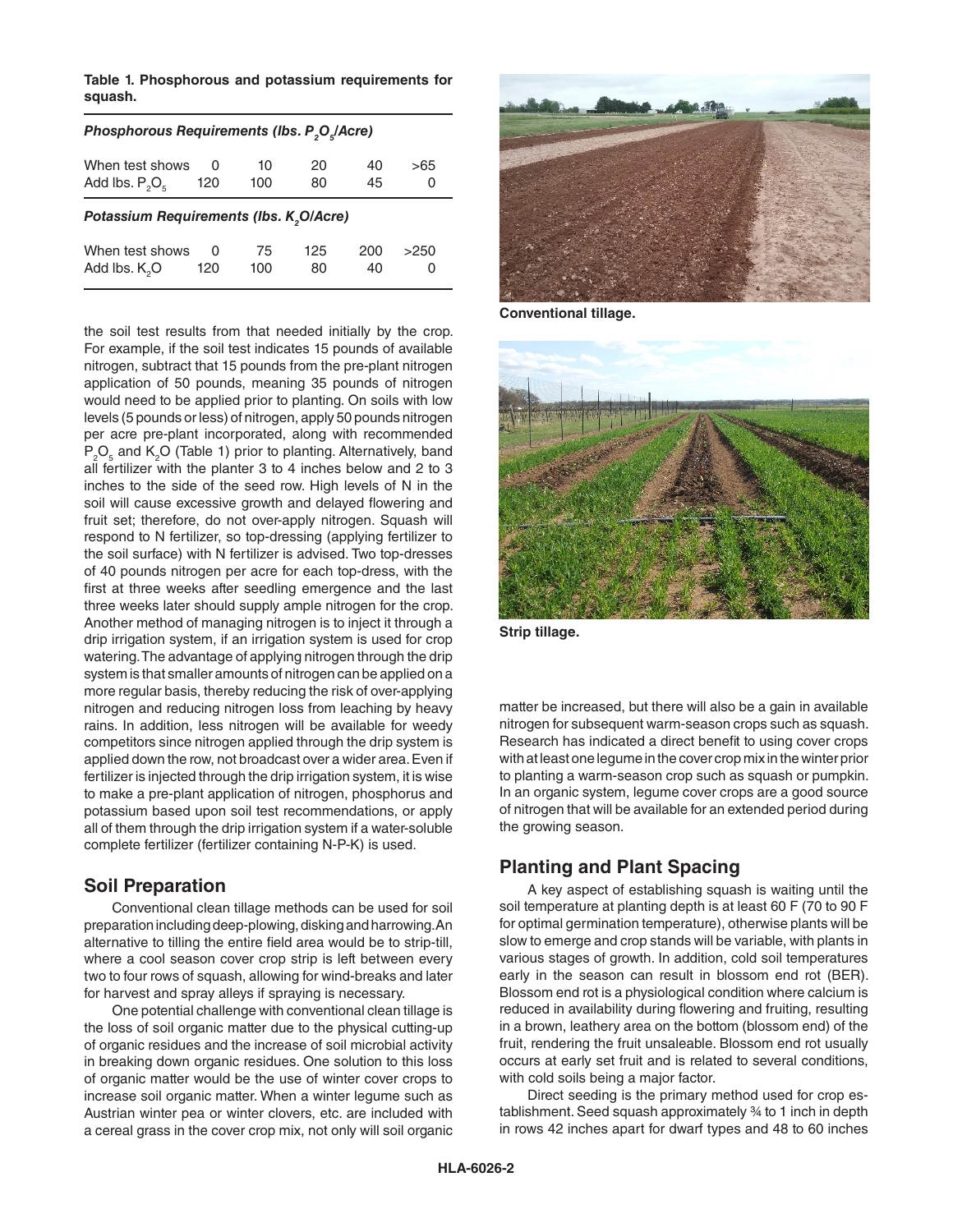apart for medium to large types. Seed should be spaced 3 to 4 inches apart in the row, then thinned to 12 to 15 inches apart for dwarf types and 18 to 24 inches apart for standard and large types. Summer and winter squash and pumpkin varieties are provided in Table 2. The most recent OSU variety recommendations can be found in HLA-6035, *Commercial Vegetable Varieties for Oklahoma.*

Transplants of squash can also be used for establishment and will take approximately four weeks to produce prior to transplanting in the field. See HLA-6020, *Growing Vegetable Transplants* for more information. Unless the producer is targeting a very early market, transplants aren't normally used as the large-seeded squash and pumpkins germinate and grow rapidly when soil temperatures are conducive to germination. Transplanting into raised beds covered with black plastic mulch will reduce the time to harvest, particularly during cool, wet springs.

## **Weed Management**

Whether using conventional clean tillage, strip tillage or mulches, producers will encounter weed competition when producing squash and pumpkin. Weed control will be critical in the early growth stages, while seedlings or transplants are small. Shallow cultivation by tractor-drawn cultivators, hoeing by hand or walk-behind tillers will be required in the early stages of crop development in an organic system and also may be needed in conventional production. When cultivating, be certain to cultivate at a depth that is shallow, but deep enough to be

#### **Table 2. Squash and pumpkin varieties.**

| <b>Summer squash varieties</b> | <b>Type</b>                   |
|--------------------------------|-------------------------------|
| Peter Pan                      | Green scallop                 |
| Sunburst                       | Yellow scallop                |
| Prelude II                     | Yellow crookneck              |
| Sunglo                         | Yellow crookneck              |
| Supersett                      | Yellow crookneck              |
| Fortune                        | Yellow straight-neck          |
| Superpik                       | Yellow straight-neck          |
| CashFlow                       | Green zucchini                |
| Dividend                       | Green zucchini                |
| Payroll                        | Green zucchini                |
| Winter squash varieties        | <b>Type</b>                   |
| Autumn Delight                 | Green acorn                   |
| <b>TayBelle</b>                | Green acorn PM resistant*     |
| <b>Bonbon</b>                  | <b>Buttercup</b>              |
| <b>Burgess Buttercup</b>       | <b>Buttercup</b>              |
| Chieftain                      | <b>Butternut PM resistant</b> |
| Ultra HP Premium               | <b>Butternut</b>              |
| <b>Waltham Butternut</b>       | <b>Butternut</b>              |
| <b>Pumpkin Varieties</b>       | <b>Type</b>                   |
| Howden                         | Field                         |
| Mustang                        | Field PM resistant            |
| Charisma                       | Field PM resistant            |
| Magician                       | Field                         |
| Orange Smoothie                | Pie                           |
| <b>Winter Luxury</b>           | Pie                           |
| <b>Touch of Autumn</b>         | Small                         |

PM resistant\* = Powdery Mildew resistance



#### **Organic mulch**

effective for weed control, since deep cultivation will damage crop roots and bring more weed seed to the surface. After the crop begins to shade the soil surface, less cultivation will be needed to maintain the field due to the ability of squash and pumpkins to shade the soil surface. Further control of weedy species can be attained through the use of organic mulches once soil temperature has increased and crop growth is rapid. Some organic mulching materials during decomposition can compete directly with the crop for nitrogen, therefore don't use mulches with high carbon-to-nitrogen ratios (bark, wood chips or ground wood products). In addition, the need for tillage can be reduced considerably if pre-emergence or post-emergence herbicides are a viable option for the farm. Registered herbicides for squash and pumpkin can be found in E-832, *Extension Agents' Handbook of Insect, Plant Disease, and Weed Control.* As with any pesticide, be certain to read and follow label instructions pertaining to what crops it can be used with and how to safely store and use the material.

## **Irrigation**

Adequate moisture is needed by all crops to grow and flourish. Moisture stress during summer squash harvest can seriously reduce yield. When overhead irrigation is used, water should be applied early in the day so leaves can dry before nightfall to reduce the incidence of fruit rot and foliar diseases. Although squash and pumpkin are crops that can tolerate both heat and some drought, these crops will not maximize their potential for yield and profitability if they are drought stressed. Irrigation is needed when the crop is not receiving adequate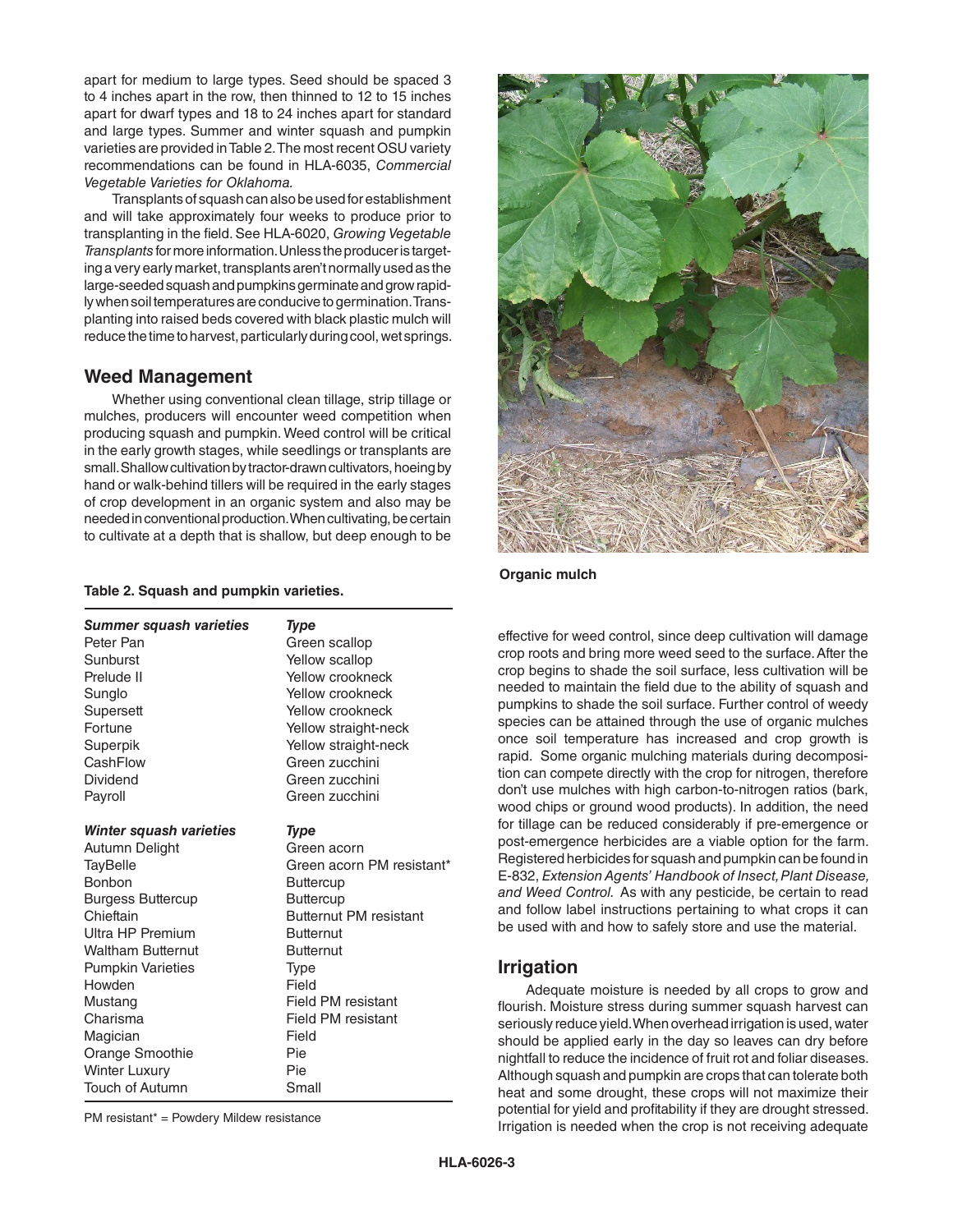rainfall to meet its needs. If adequate rainfall is lacking, it will be necessary to provide supplemental irrigation totaling 1.5 inches of water every 10 days during the hottest months of the summer.

Water can be delivered to the crop in a number of ways, including overhead sprinklers, furrow irrigation and drip systems. Drip irrigation often is used in situations where there is not adequate water volume or pressure to meet the higher use requirements for overhead systems. Drip systems are a very efficient means of distributing irrigation water, since water is either applied to the surface of the soil or subsurface with buried drip tape. Other benefits to drip irrigation include being able to carry on other field operations during irrigation; not wetting the crop foliage, thereby reducing crop disease pressure; and being able to fertilize through the drip system. Irrigate summer squash with moderate amounts of water since they root only 3 to 4 feet deep, but have many shallow roots. Winter squash and pumpkin root deeper and require less frequent irrigation.

# **Field Scouting for Plant and Pest Development**

Fields should be scouted at a minimum of once per week after planting by walking across the entire field in a V-shape or X-shape pattern and recording plant development and weed and insect occurrence and numbers. Results of surveys will be needed to make decisions regarding projection of harvest date, the need to bring in honey bees for pollination and pest control.

If known, scout for diseases in areas of a field in which diseases tend to appear first. Otherwise, use the V-shape or X-shape sampling pattern outlined for insects. Some foliar diseases will appear where air circulation is reduced and leaves remain wet, such as in low areas and along borders sheltered by trees. Foliar diseases typically appear first on crown leaves close to the base of the main stem. Root diseases tend to appear where soil remains wettest, such as in low areas and in heavier soils.

### **Insects**

Fields previously in sod or having heavy infestations of weeds the prior year should be treated with a soil-applied insecticide at planting to control soil insect pests, including cutworms. Small seedlings are extremely susceptible to feeding damage from striped and spotted cucumber beetles, which transmit bacterial wilt. Seedlings may need to be treated with a foliar-applied insecticide to prevent complete defoliation and/ or infection from bacterial wilt.

Squash bug is the key pest of squash and pumpkins and will destroy the crop if not controlled. Squash bugs must be controlled early in the growing season and can best be located by examining the underside of leaves for eggs, which are laid in groups. Young nymphs are the easiest life stage to control and should be targeted for insecticide applications. Nymphs are most easily located in close proximity to egg clusters just after hatching. Aphids and mites can cause damage to leaves and they leave deposits on fruit, reducing marketable yield. Low numbers can be tolerated throughout most of the season, and scouting results will indicate whether populations are increasing and should be controlled.

Good fruit set and development on squash and pumpkins are dependent upon insects, primarily honey bees and bumble bees, to adequately pollinate the female flowers. Flowers are most receptive to pollination during the morning hours. Flowers should be examined to determine activity of bees. If less than one bee per 10 flowers is noted during the morning hours, the producer should bring bee hives into the field to ensure adequate pollination.

## **Diseases**

Squash and pumpkin are susceptible to several diseases that attack the roots, foliage and fruit. The most common diseases in Oklahoma have been powdery mildew and virus diseases. Angular leaf spot, downy mildew, Phytophthora rot, other fruit rots, bacterial wilt, root rots/vine declines and root-knot nematode also have been problems.

Disease control is essential in the production of high quality squash and pumpkin. A preventive program that combines the use of cultural practices, genetic resistance and chemical control as needed, usually provides the best results.

Cultural practices are useful for limiting the establishment, spread and survival of pathogen that cause squash and pumpkin diseases. Many of the fungal, bacterial and nematode pathogens survive in old crop debris and in the soil. Fields should be rotated with non-cucurbit crops for at least three years to reduce pathogen levels. Grass crops are ideal for rotations where nematodes are a problem. Fields with the proper soil characteristics should be selected. Avoid acid soils or fields with a history of Phytophthora rot or root rots/ vine declines. The selection of well-drained soils is essential for minimizing fruit rots. Late plantings should not be situated nearby and downwind of early planted cucurbit fields, where foliar or virus diseases already exist. Avoid the movement of contaminated soil or plant debris on workers or farm equipment into clean fields. Diseases such as angular leaf spot are known to be carried on seed. This can lead to the introduction of disease into fields. Purchase seed from reputable sources and apply a fungicide seed treatment prior to planting. Most foliar diseases are spread by water-splash or favored by long periods of leaf wetness. Utilize drip irrigation or avoid frequent sprinkler irrigation with small amounts of water. Finally, use tillage practices that promote the rapid decomposition of old vines and fruit soon after harvest.

The use of disease-resistant varieties is an economical means of managing diseases. Unfortunately, only a few disease-resistant varieties are available for squash and pumpkin. Varieties have been recently developed and released with either virus or powdery mildew resistance. These should be tested for local adaptation until trial results become available.

Management of foliar diseases such as powdery mildew may require fungicide sprays. Fields should be monitored at least weekly for early disease detection. Late-planted fields are most vulnerable to powdery mildew. Spray programs should be initiated shortly after the first appearance of disease, or beginning at flowering to prevent disease in late plantings. A 14-day schedule has been effective in most instances, although a 7-day schedule may be required where powdery mildew is severe. Management of bacterial wilt may require the use of insecticide to control cucumber beetles, which spread the disease. Consult OSU Extension Circular E-832, *Extension Agents' Handbook of Insect, Plant Disease, and*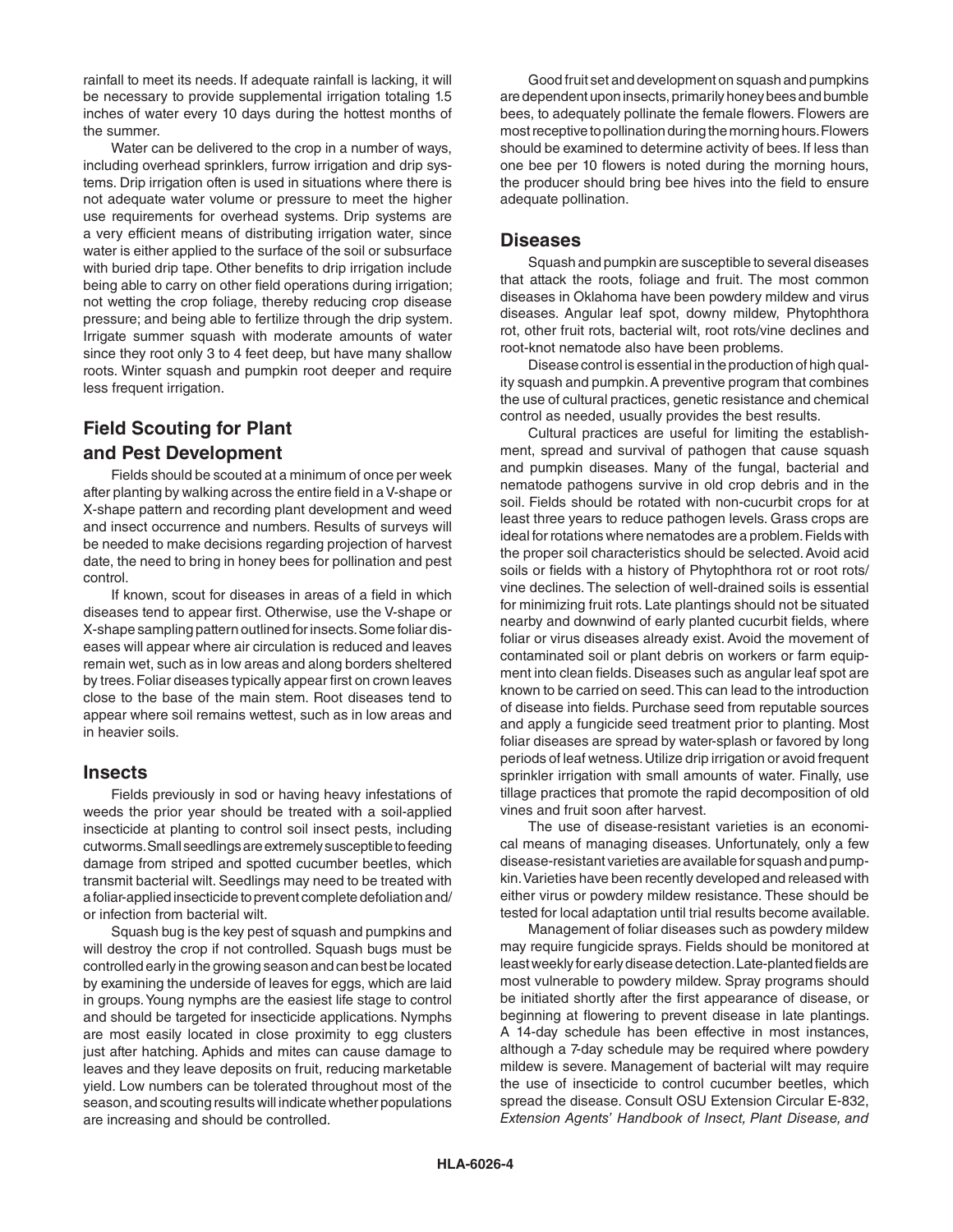*Weed Control* for a listing of fungicides approved for use on squash and pumpkin.

## **Pesticide Applications**

Insecticide applications should be made only when necessary, as determined using results of field surveys. For control of diseases, fungicides are most effective when applied before disease pressure begins to increase. The potential for very rapid increase is greatest shortly before harvest when the canopy is most dense or anytime during prolonged periods of rainfall. Effective squash bug control depends on sufficient penetration of the leaf canopy by insecticides to contact and kill the bugs. Insecticides and fungicides should be selected based on proven effectiveness. Ground applications should be made in a minimum spray volume of 20 gallons per acre at 40 psi to ensure adequate canopy penetration and foliar coverage. Aerial applications should be in a minimum spray volume of 5 gallons per acre. Chemigation is an effective method for applying some fungicides.

Bee hives maintained near fields for pollination must be protected from spray drift by removing the hives or covering them. Additionally, the bees working the fields must be protected by using insecticides with a low toxicity to bees and by withholding applications until late in the day when bees are less active.

## **Harvesting and Handling**

Summer squash are harvested over several weeks and must be harvested every other day during the peak production season. They are harvested as soon as fruit is of edible size, but before the skin begins to harden. Varieties with long fruits are harvested when less than 3 inches in diameter and up to 6 to 8 inches long. Scallop squash are harvested when they reach 3 to 4 inches in diameter. Summer squash are very tender and must be handled with great care to prevent physical damage. Some producers will supply their harvest crews with freshly laundered cotton work gloves each day to

help prevent damage to the fruit from fingernail punctures. Defective and large summer squash fruits should not be allowed to remain on the plant, as this reduces additional fruit set. Summer squash should be cooled before shipment to maintain quality.

Winter squash and pumpkin are harvested when mature, and are normally harvested in one or two pickings. Fruit are mature and ready for harvest when the skin is hard and resists denting by thumbnail pressure when mature. Winter squash and pumpkin can remain in the field through a very light vine-killing frost but should not remain in the field during a hard freeze. When harvesting, the stem is cut with either a sharp knife or with pruning shears, leaving a stub attached to the fruit. They should be handled carefully to avoid breaking the stub or skin or bruising the fruit. Summer squash is usually packed in 1/2 or 5/9 bushel crates or cartons weighing 21 pounds or in 11/9 bushel crates weighing 42 to 45 pounds. Winter squash are commonly packed in 11/2 bushel crates weighing 40 to 45 pounds.

# **Curing and Storage**

Summer squash are perishable and should not be stored. They can be held up to one week before marketing at 45 to 50 F and 90 to 95 percent relative humidity. Do not store at cooler temperatures because this can result in fruit injury. Winter squash and pumpkin can be stored for later marketing. If stored, they should be cured to harden the shell, ensure maturity and to heal any cuts and scratches. To cure, winter squash and pumpkin are held for 10 days at 80 to 85 F and 80 percent relative humidity. Winter squash and pumpkins are stored at 50 to 55 F and 50 to 75 percent relative humidity. Acorn squash can be stored up to two months and butternut squash and pumpkin for two to three months.

### **Related Extension Publications**

E-832 OSU Extension Agent's Handbook of Insect, Plant Disease, and Weed Control